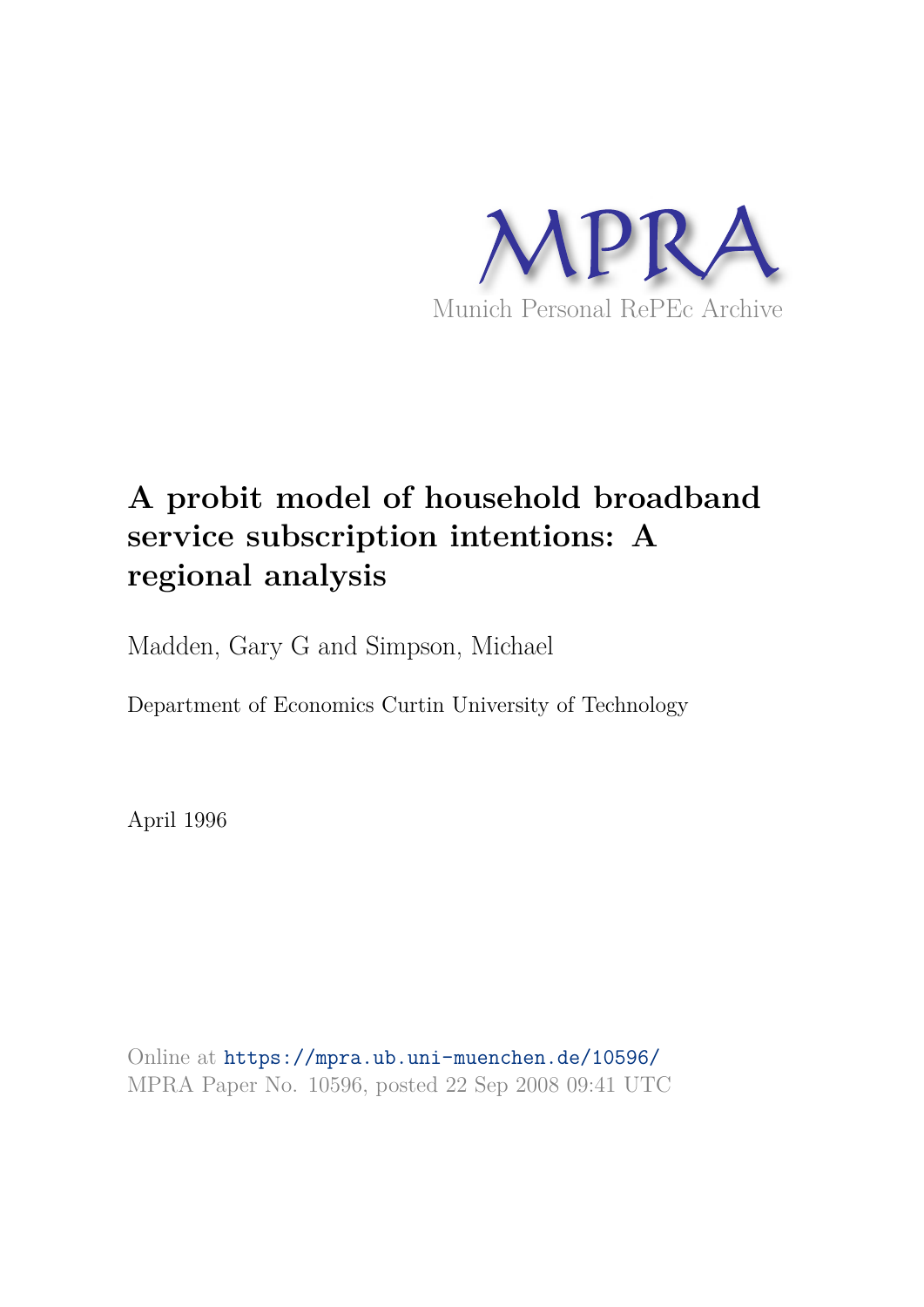

Information Economics and Policy 8 (1996) 249-267

## **A probit model of household broadband service subscription intentions: A regional analysis**

Gary Madden\*, Michael Simpson

*Communications Economics Research Program, Institute for Research into International*  Competitiveness, Curtin University of Technology, GPO Box U1987, Perth 6001, Western Australia. *Australia* 

Received 15 May 1995; accepted 15 April 1996

## **Abstract**

Much recent debate concerns the effect of carrier roll-out on access to networked services. However, whether particular groups within passed communities are unable or unwilling to subscribe to networked services is also an important policy issue. This paper sets out to identify households that are less likely to subscribe and examines whether there exists a systematic link between subscription interest and commonly accepted measures of social disadvantage. A probit regression is estimated on stated-preference subscription data obtained from a national survey of one thousand households. The results show that the potential exists for an information poor class to develop.

*Key words:* Broadband delivered services; Network coverage; Subscription interest; Information poverty

*JEL Classification:* C93; L96; 033

## **1. Introduction**

There has been substantial recent debate concerned with the potential impact of the introduction of broadband services on the wider community (Curtis and

\* Corresponding author. Tel.: 61-9-351 7763; fax: 61-9-351 2872; madden @ ba I .curtin .edu. au. e-mail:

0167-6245/96/\$15.00 Copyright © 1996 Elsevier Science B.V. All rights reserved *Pll* S0167-6245(96)00008-X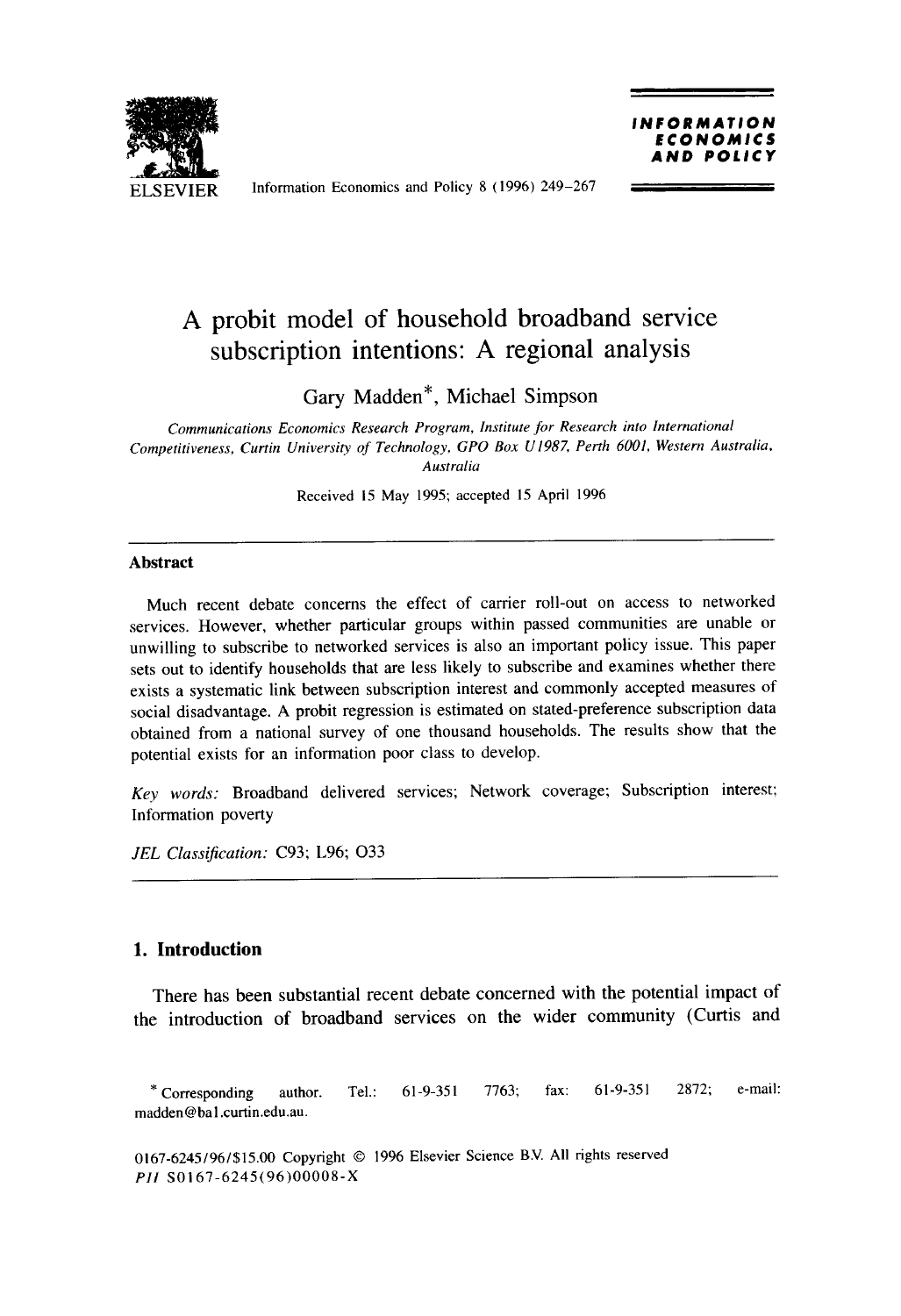Means,  $1991$ <sup>!</sup> It is widely recognised that while networked services have many benefits, they also have the potential to further skew the income distribution toward the information rich, in as much as they enhance both the ability to generate income streams directly, and indirectly through education (Gandy, 1988). An important aspect of the debate focuses on the potential for the uneven coverage of delivered networked services. The supply side of the debate concerns network roll out. Costs and potential revenue streams suggest that roll-out will occur first in more densely populated areas. A separate set of concerns considers the question as to whether particular groups within passed communities are unable or unwilling to subscribe to networked services.

Two recent reports concerning the impact of these technological developments on the broader Australian community indicate the importance of analysing coverage of broadband service delivery.<sup>2</sup> These reports indicate that the needs of information-disadvantaged groups such as elderly, low income, unemployed, or rural and remote households are the most pressing from a policy perspective. The Broadband Services Expert Group (BSEG) states:

".. access must be *equitable* if our society is to share the benefits of the emerging communications environment... How can we provide for people living in *rural and remote* areas, or those with *special needs,* or *poorer people,* services equivalent to those available to people living in wealthy city areas." (BSEG, 1994; our emphasis.)

The possibility that information-disadvantaged groups may be further marginalised by the uneven coverage and take-up of broadband services is identified in a report on the future of social security, by the Minister for Social Security, the Hon Peter Baldwin MP:

"There is a risk that the disadvantaged, in particular people on social security payments, could be left behind in the development of the 'information superhighway'. The worsening of the bifurcation of society into the *information rich* and the *information poor* is a real danger." (Baldwin, 1995; our emphasis.)

 $B$  Broadband services are defined for the purposes of this paper as those that involve the transmission of video data or a combination of video, text or audio data.

 $2$  The final report of the Broadband Services Expert Group emphasises the need for greater understanding of the full range of potential services and the key issues in their delivery so that the community can better indicate it's needs in terms of access to a broadband network. The final report of the Communications Futures Project, under the auspices of the Bureau of Transport and Communication Economics (BTCE), is an important contribution toward meeting the BSEG request. The BTCE study provides a formal model of broadband network evolution based on estimates of market demand.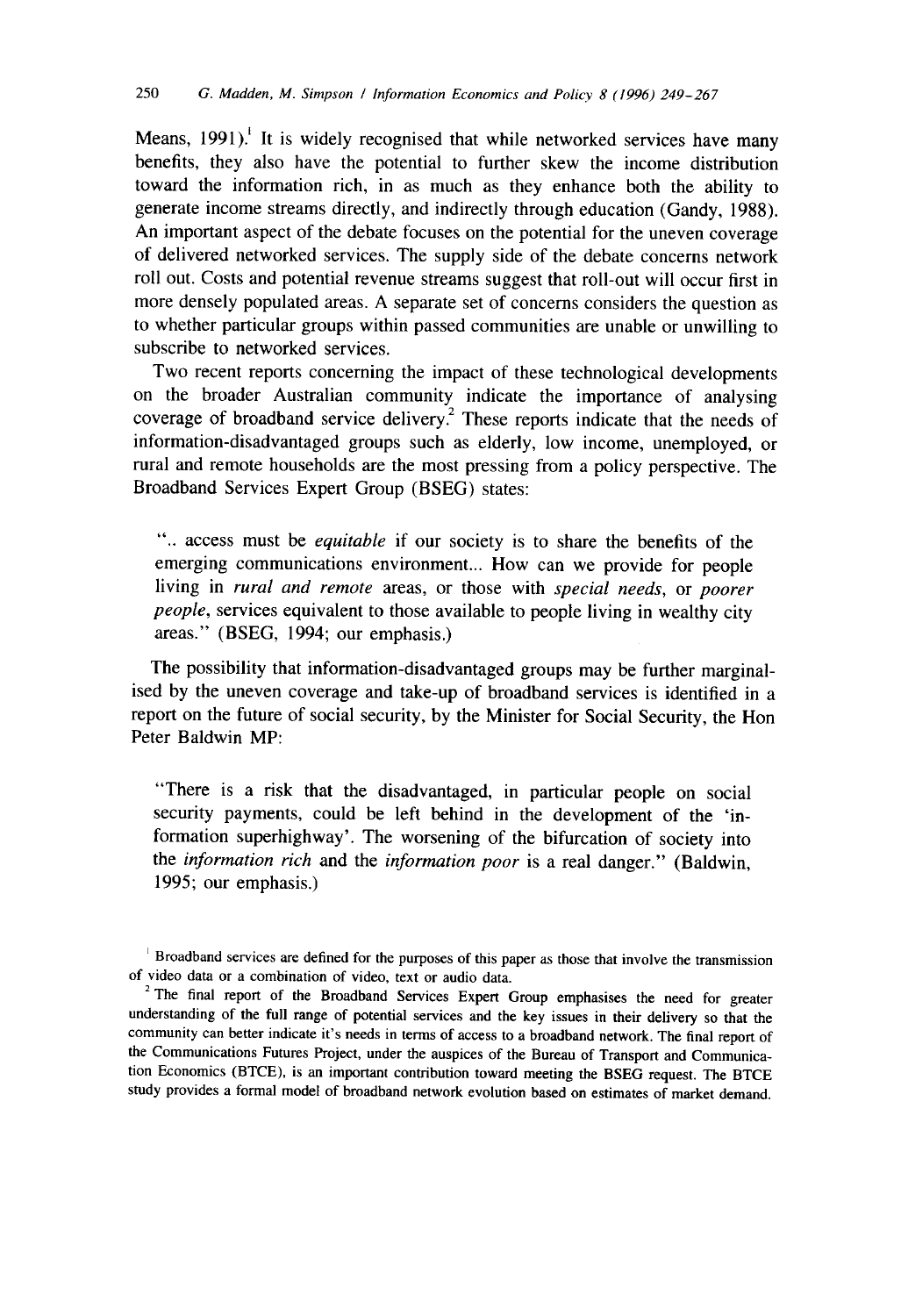The need for policy response is borne out by the recently established National Information Services Council (NISC), which argues that:

"Given the vital nature of these services to all Australians, government will need to take a key role in monitoring the development of information services, and where market forces work to exclude some groups from accessing these services, it will need to take appropriate measures to address these inequities." (NISC, 1995.)

Both the BSEG and the Communications Futures Project final reports suggest that community service obligations may need to be redefined. BSEG argues that a set of broadband service requirements be defined to enable the needs of disadvantaged groups to be met by targeted policies. Under this scenario, priority is given to institutions such as schools, libraries, medical facilities and community centres in rural and remote areas where households are unlikely to gain access to broadband services in the near future.

More fundamentally, however, it is necessary to associate access-disadvantaged groups with commonly accepted measures of social disadvantage. The focus of this study is to determine whether several measures of social disadvantage significantly deter network subscription. Once significant factors are identified, a deeper understanding of the nature of access-disadvantage can be provided, and so enable the development of appropriate policy responses. Fulfilling universal service requirements by pricing regimes that cross-subsidise household network connection or use is inappropriate when households have lexicographic preferences over broadband services. A better policy response may be through identification of user needs and targeted consumer education programs.

The econometric model employed here is not developed in the usual choice problem context since disinterested households are lexicographic toward broadband services. No trade-off between price and other service characteristics in selecting an optimal bundle occurs. The bundle of services is a corner solution and is unaffected by relative prices. Accordingly household subscription interest and sociodemographic characteristics are linked through a binomial probability rather than a discrete choice model. $3$ 

The paper is organised as follows. Section 2 provides a brief overview of the experiment and survey procedures. Data description and modifications are discussed in Section 3. In Section 4, the estimable model is specified, and a discussion of the estimation results is contained therein. Section 5 illustrates the effects of household demographic characteristics on network subscription intentions, and Section 6 presents some concluding remarks.

<sup>3</sup> Previous studies of access to telecommunications networks (for example, Perl, 1983; Taylor and Kridel, 1990; Bodnar et al., 1988) suggest that household characteristics are the strongest predictors of access by a substantial margin.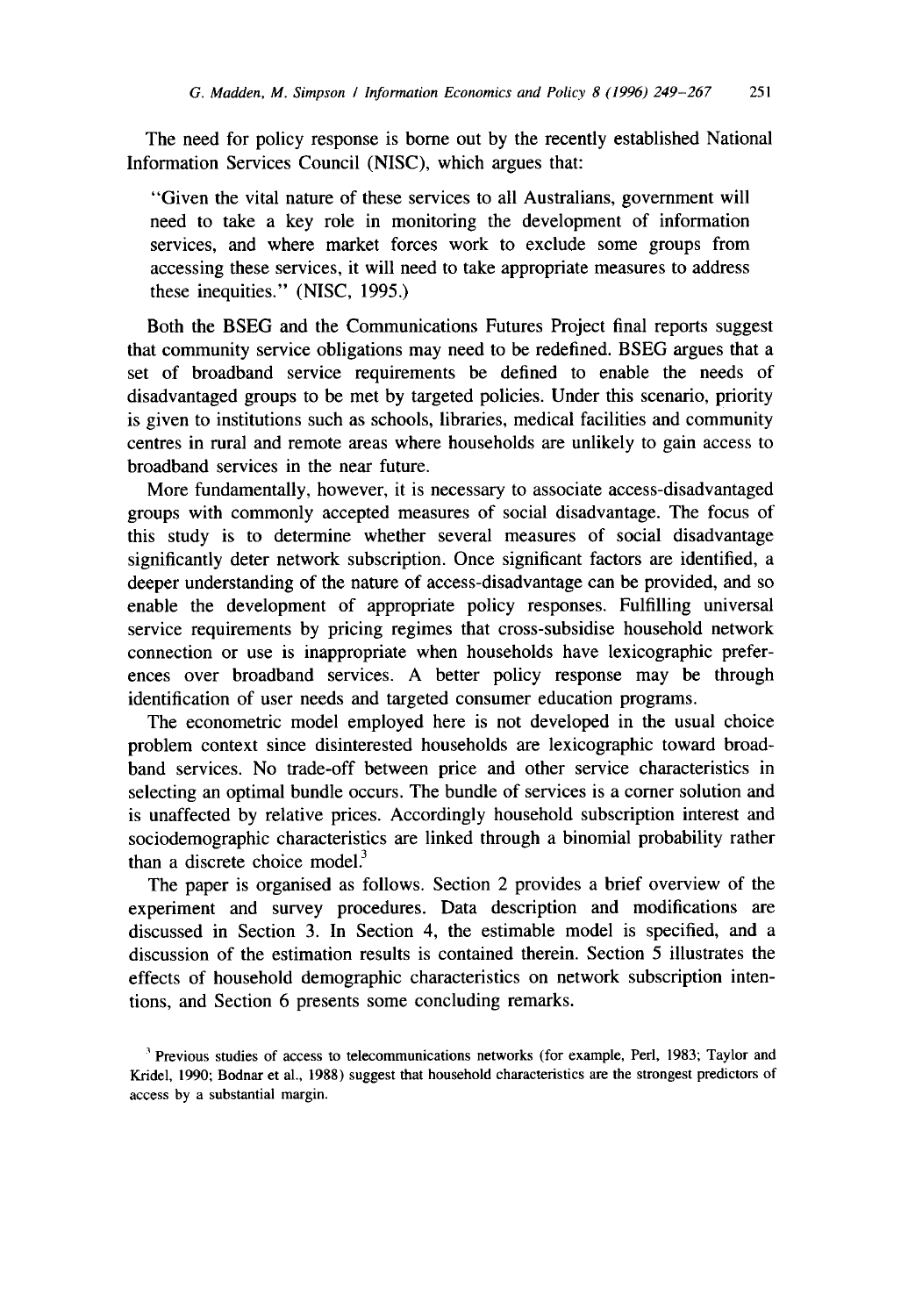## **2. Experimental design and survey method**

Recent studies that apply diffusion models to network subscription, such as St. Clair and Madden (1995), can be useful in providing estimates of economy-wide or regional household subscription levels. However, while household expenditure data is used, other important demographic information, such as age, gender and household composition are not linked to these models. As a result little direct information is provided concerning the subscription patterns for these services for subgroups of the covered population. Further, because broadband services are not currently available, model simulations are based on parameter values taken from studies of analogous extant products and services, such as VCRs and payTV<sup>4</sup> This approach becomes less helpful when considering the take-up of radically new services.

## *2.1. Experimental design*

Econometric analysis is traditionally based on revealed preference data obtained from surveys asking for actual behaviour. When forecasts of the take-up for new products are required stated-preference data is useful. This is especially the case when new products contain attributes not included in extant products. The stated-preference method employed here generates survey questions designed to mirror the household's market decision by presenting hypothetical but realistic choice contexts. The experiment defines discrete broadband subscription alternatives as collections of service attributes. Respondents face a dichotomous decision as to whether the household is interested in considering network subscription after these broadband services are identified. The categories provided are entertainment, information and education, transactions and communications. The survey design is illustrated by Fig. 1.

## *2.2. Survey method and sampling frame*

The interviews are conducted by face-to-face survey mode. Cluster probability sampling techniques are used to locate respondents. Given a randomly drawn start

<sup>4</sup> Other research streams, such as the diffusion of innovations literature pioneered by Rogers (1983), focus on developing typologies of consumers based on demographic or psychographic variables related to their tendency to be early or late adopters of innovations. While such research is useful in segmenting the market at stages in its life-cycle, it does not account for product and consumer-specific variables that impact on service adoption. Studies based on the above methodology usually examine demand (subscription) patterns ex-post. Further, such studies are often economy-wide and do not link diffusion with sociodemographic variables.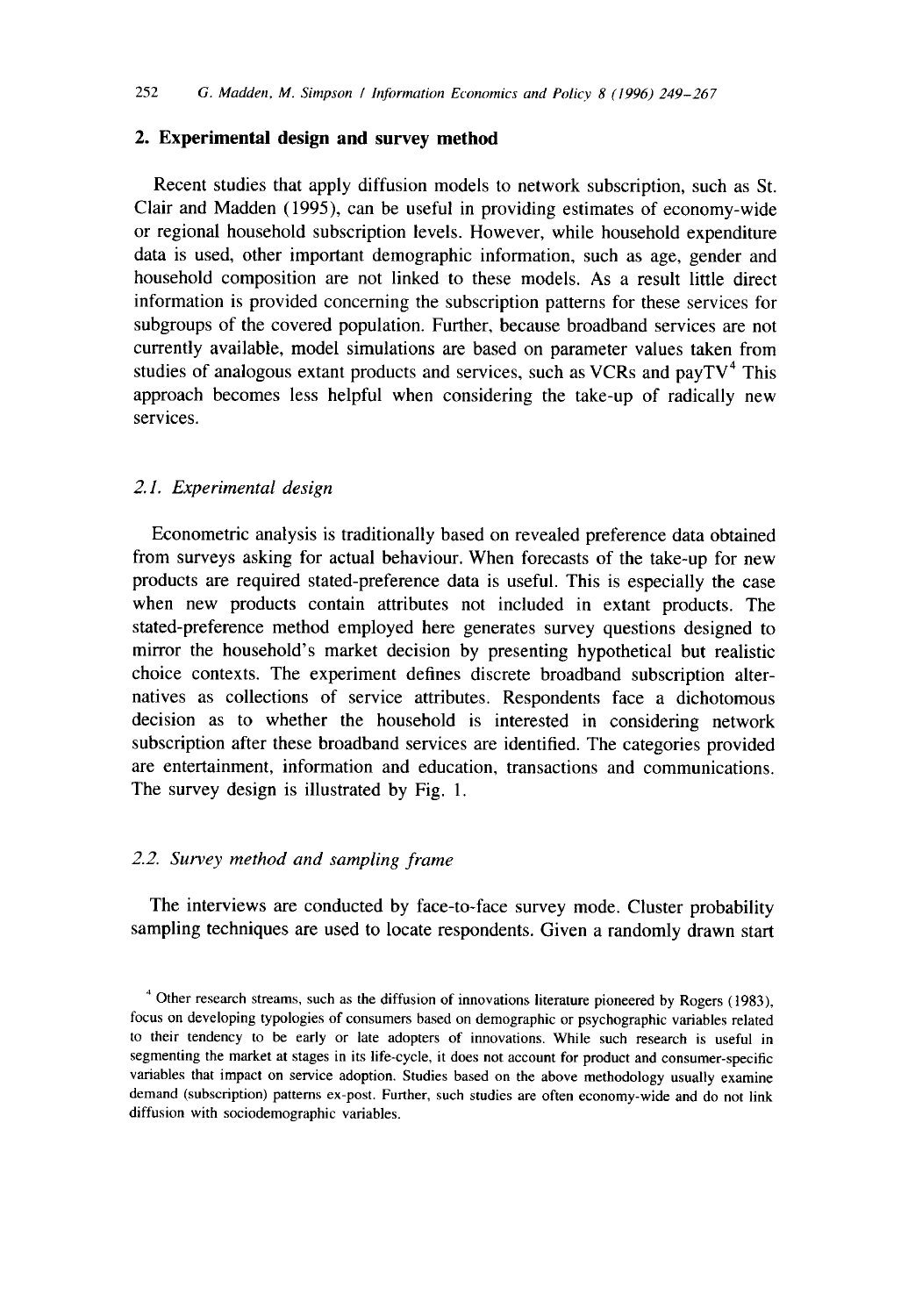

Fig. 1. Household interest and subscription choice.

*Note:* A household is classified as interested in network subscription when the respondent agrees to participate in a choice experiment for at least one of the identified services. Choice experiment outcomes identify the of conversion from interest to subscription. The choice experiment is structured so that respondents face a discrete choice of either 'subscribing' or 'not subscribing' to individual services. Services are defined by product characteristics, including price. The levels of the characteristics are systematically varied to create different alternatives. Alternatives are placed in choice sets. Choice sets are structured so as to require the respondent to trade-off characteristics when making a choice (see Madden (1995) for a discussion). When respondents are "not interested' in the service, no trade-off is made and so no information is conveyed. Respondents 'not interested' in services are therefore identified and excluded from the experiment after their sociodemographic characteristics are recorded.

point within the sampling area, every household in the sampling frame has an equal chance of being chosen as a start point. Around each start point, a cluster of five households is interviewed.<sup>5</sup> For a total sample size of  $1015$  interviews, the

<sup>&</sup>lt;sup>5</sup> The cluster size of five households is based on usual commercial practice. A cluster of five households suggests that the interviewer is given a start point and proceeds in a systematic manner from that start point until five interviews are completed. The interviewer then moves to the next start point.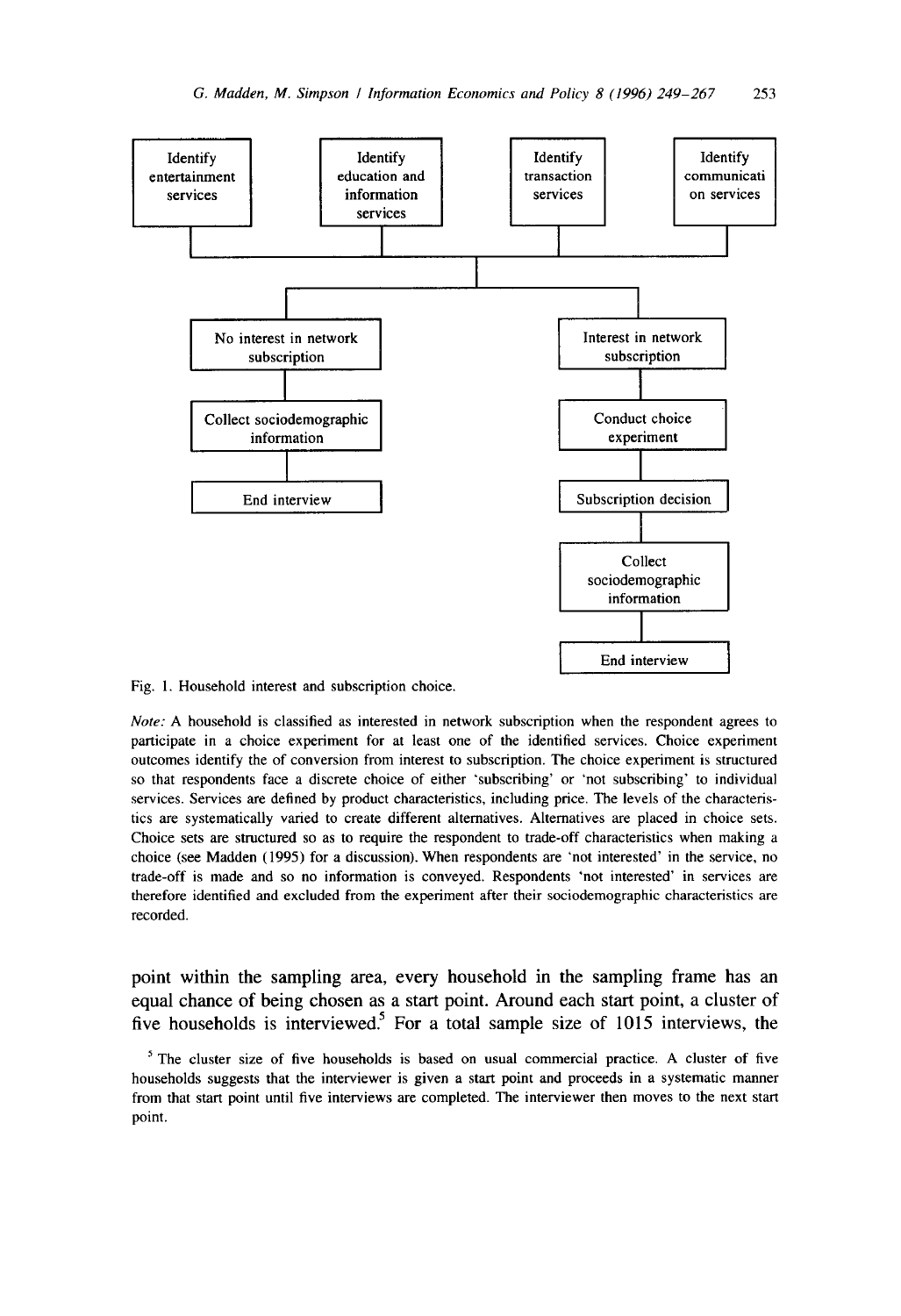survey requires 143 randomly generated start points (approximately 20 for each  $\text{city}$ <sup>6</sup>.

The survey was conducted on the week-ends and evenings of week days during the period April 1 through April 9, 1995. Almost 80 percent of interviews were undertaken on week-ends between the hours of 10 a.m. and 6 p.m. The remainder were conducted on week day evenings between the hours of 4 p.m. and 8 p.m. The survey was distributed to approximately 100 households in each State capital city and Canberra, while a further 300 interviews were conducted in provincial centres (centres with a population less than 100,000 persons) in New South Wales, Victoria and Western Australia.

Table 1 provides a comparison of the profile of household characteristics for the present sample and that corresponding to ABS Census data. The table shows that the distribution of household income, size, and composition in the present sample is representative of the wider population. Similarly, Table 2 shows that the distribution by respondent characteristics in the survey compares closely to that of the ABS Census.

## **3. Data**

Both household and household member data are collected. Sociodemographic data collected from the survey are classified into the groups: household income; household size and composition; household type, location and ethnicity; technical literacy, and; age, gender, employment status and occupation. The unit of analysis is the household, and where possible, household member data are combined to form household measures.

### *3.1. Household income*

These data suggest that service interest does not increase with income. The proportion of households interested in subscription is relatively constant across income brackets. In Table 3, the income group with the greatest interest in service

<sup>&</sup>lt;sup>6</sup> The start points are randomly generated from local Telecom White Pages directories. A start point is identified as a street corner. The household in the identified street corner is the first eligible household to interview; the interviewer proceeds along the street to the next household keeping his/her left shoulder to the fence line. The results of every door knock is recorded. In the case of non-response (absence of the main economic decision-maker or unwillingness of households to take part in survey) the interviewer moves to the next household. Non-responses are not included in the sample. If the non-response is due to absence of the main economic decision-maker, the interviewer returns to the household on the same day after conducting further interviews in the cluster area. Households not interested in broadband services form part of the sample, however, no choice experiment data is collected. Demographic data from these households is used for sample enumeration purposes.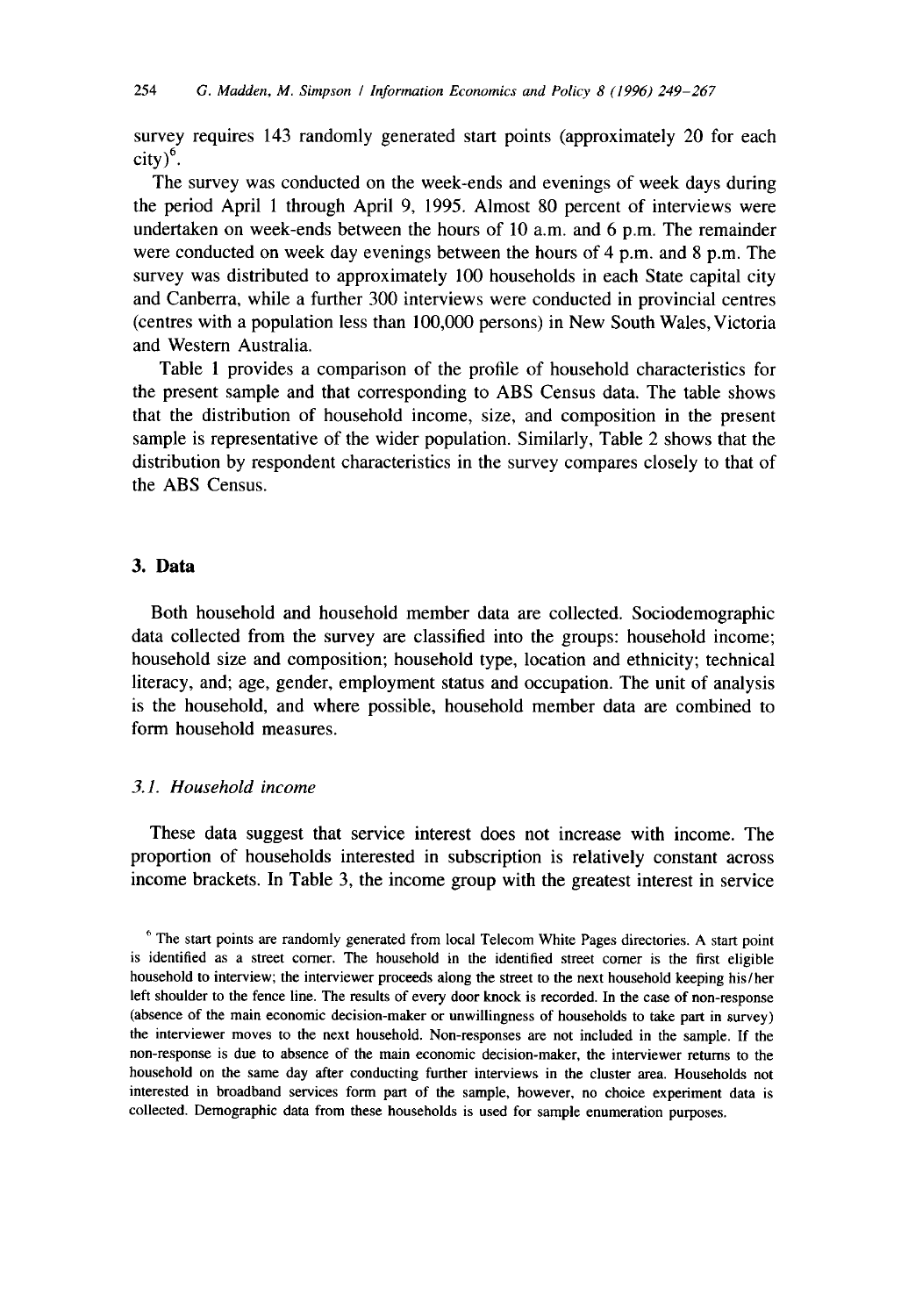Table 1

Sample distribution by household income, number of members, composition and technical literacy

| Household characteristic                | Total sample (percent)  | ABS <sup>ª</sup> (percent) |
|-----------------------------------------|-------------------------|----------------------------|
| Household income                        |                         |                            |
| Less than \$10,000                      | 4                       | 10                         |
| \$10,000-\$14,999                       | 10                      | 9                          |
| \$15,000-\$19,999                       | 6                       | 9                          |
| \$20,000-\$24,999                       | 6                       | 7                          |
| \$25,000-\$29,999                       | 7                       | $\overline{7}$             |
| \$30,000-\$34,999                       | 8                       | 6                          |
| \$35,000-\$39,999                       | 6                       | 6                          |
| \$40,000-\$44,999                       | 6                       | 5                          |
| \$45,000-\$49,999                       | 5                       | 5                          |
| \$50,000-\$54,999                       | 7                       | $\overline{\mathbf{4}}$    |
| \$55,000-\$59,999                       | 3                       | 3                          |
| \$60,000-\$69,999                       | $\overline{7}$          | $\overline{\mathbf{4}}$    |
| \$70,000-\$79,999                       | 5                       | 3                          |
| $$80,000+$                              | 10                      | 6                          |
| Refused                                 | 10                      | 14                         |
| Total                                   | 100                     | 100                        |
| Number of household members             |                         |                            |
| 1                                       | 12                      | 20                         |
| 2                                       | 32                      | 31                         |
| 3                                       | 20                      | 17                         |
| 4                                       | 23                      | 19                         |
| 5                                       | 9                       | 9                          |
| 6                                       | $\overline{\mathbf{4}}$ | 4                          |
| 7                                       | 0                       | $\bf{0}$                   |
| Total                                   | 100                     | 100                        |
| Household composition                   |                         |                            |
| Single (less than 45 years old)         | 5                       | 7                          |
| Single (45 to 64 years old)             | 4                       | 5                          |
| Single (65 years and over)              | 4                       | 8                          |
| Single with children less than 15 years | 4                       | 4                          |
| Single with children $15-25$ years      | 8                       | $\overline{\mathbf{c}}$    |
| Couple (less than 45 years old)         | 8                       | 8                          |
| Couple (45 to 64 years old)             | 9                       | 9                          |
| Couple (65 years and over)              | 6                       | $\overline{\overline{1}}$  |
| Couple with children less than 15 years | 22                      | 24                         |
| Couple with children 15-25 years        | 16                      | 10                         |
| Other                                   | 15                      | 16                         |
| Total                                   | 100                     | 100                        |

 $\overline{\text{Source: ABS (1993)}}$ .

subscription is the \$55,000 to \$59,999 bracket (83 percent are interested in subscription), while least interest occurs in the \$60,000 to \$69,999 income category (71 percent).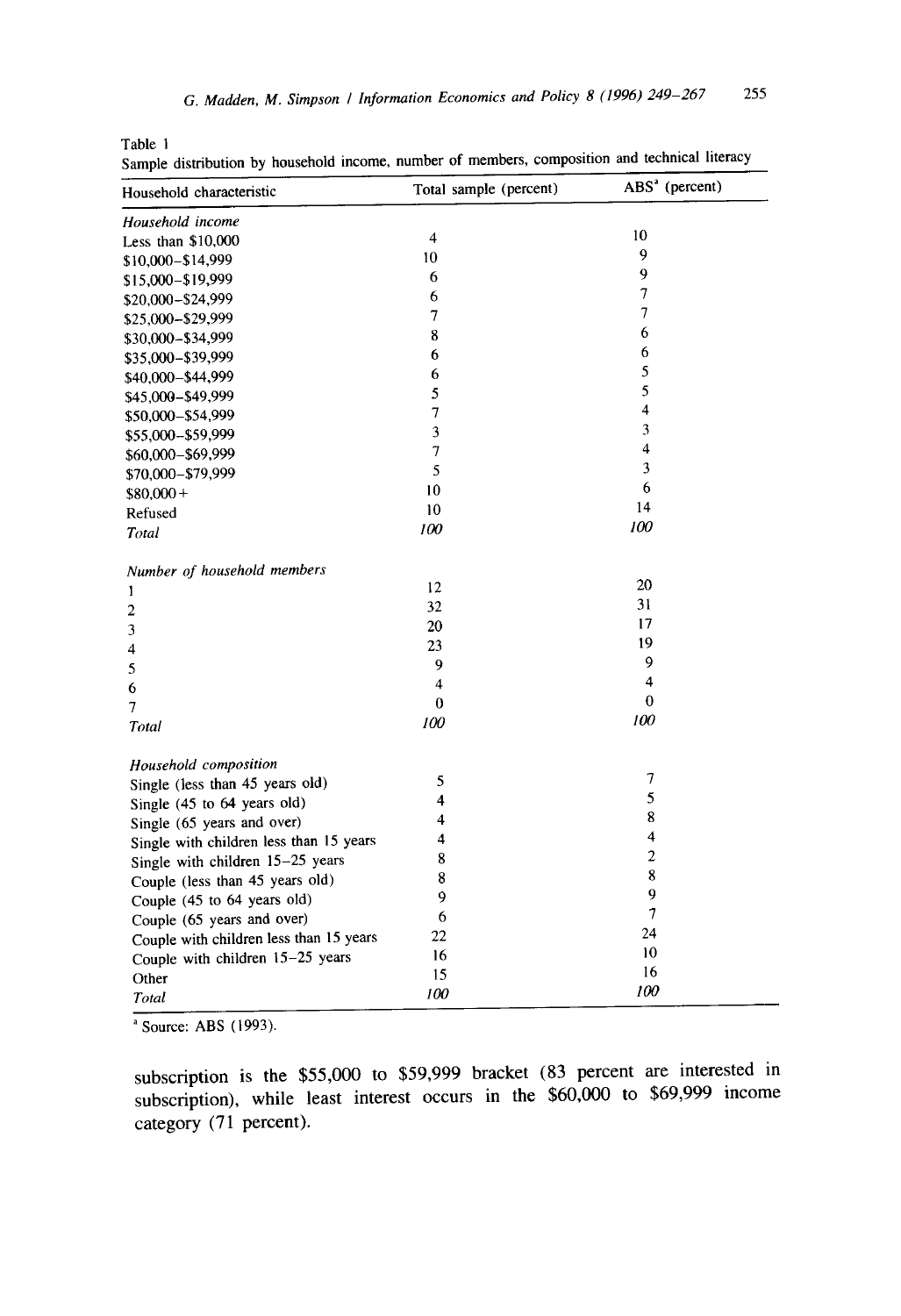| Respondent characteristic              | Total sample (percent)  | ABS (percent)   |  |
|----------------------------------------|-------------------------|-----------------|--|
| Gender                                 |                         |                 |  |
| Male                                   | 46                      | 48              |  |
| Female                                 | 54                      | 52              |  |
| Total                                  | 100                     | 100             |  |
| Age                                    |                         |                 |  |
| $15 - 24$                              | 12                      | 15              |  |
| $25 - 34$                              | 23                      | 22              |  |
| $35 - 44$                              | 23                      | 20              |  |
| $45 - 54$                              | 21                      | 16              |  |
| $55 - 64$                              | 9                       | 10              |  |
| $65+$                                  | $\mathbf{1}$            | 16              |  |
| Total                                  | 100                     | 100             |  |
| <b>Status</b>                          |                         |                 |  |
| Full-time employment                   | 37                      | 30              |  |
| Part-time employment                   | 11                      | $\mathbf{H}$    |  |
| Self-employed/employer                 | 11                      | $\overline{7}$  |  |
| Unemployed                             | $\overline{4}$          | 7               |  |
| Domestic duties                        | 16                      | 23 <sup>a</sup> |  |
| Retired/aged pensioner                 | 13                      | 14 <sup>b</sup> |  |
| Non-aged pensioner                     | 3                       | $\overline{c}$  |  |
| Secondary/tertiary student             | 5                       | 6               |  |
| Total                                  | 100                     | 100             |  |
| <i>Occupation</i>                      |                         |                 |  |
| Professional                           | 35                      | 19              |  |
| Managers/administrators                | 11                      | $12 \,$         |  |
| Clerical                               | 14                      | 15              |  |
| Sales and personal service             | 18                      | 14              |  |
| Trained/qualified tradespersons        | 9                       | 13              |  |
| Other tradespeople                     | 9                       | $20^{\circ}$    |  |
| Other/not stated                       | $\overline{\mathbf{4}}$ | 6               |  |
| Total                                  | 100                     | 100             |  |
| Highest educational attainment         |                         |                 |  |
| Some secondary school                  | 37                      |                 |  |
|                                        |                         | $\big\} 61^d$   |  |
| Completed matriculation/HSC            | 16                      |                 |  |
| Completed trades training              | 6                       | na.             |  |
| Some technical or commercial training  | $\overline{\bf 4}$      | 3 <sup>e</sup>  |  |
| Completed technical/commercial college | 6                       | 10 <sup>r</sup> |  |
| Some university training               | 6                       | na.             |  |
| University degree/diploma              | 25                      | 13              |  |
| Not stated                             | $\bf{0}$                | 13              |  |

Table 2

Sample distribution by respondent gender, age, status, occupation and educational attainment

<sup>a</sup> Approximated by the number of people 'not in the labour force', though not including retirees.

h Approximated by the number of people 'not in the labour force' and aged 65 years or more.

Includes 'plant and machine operators and drivers' and 'labourers and related workers'.

*Total 100 100* 

<sup>d</sup> This proportion represents the number of persons aged 15 years or more that are 'not qualified'.

Approximated by 'basic vocational' category of highest level of qualification in Census.

' Approximated by 'skilled vocational' category of highest level of qualification in Census. *Source:* ABS (1993).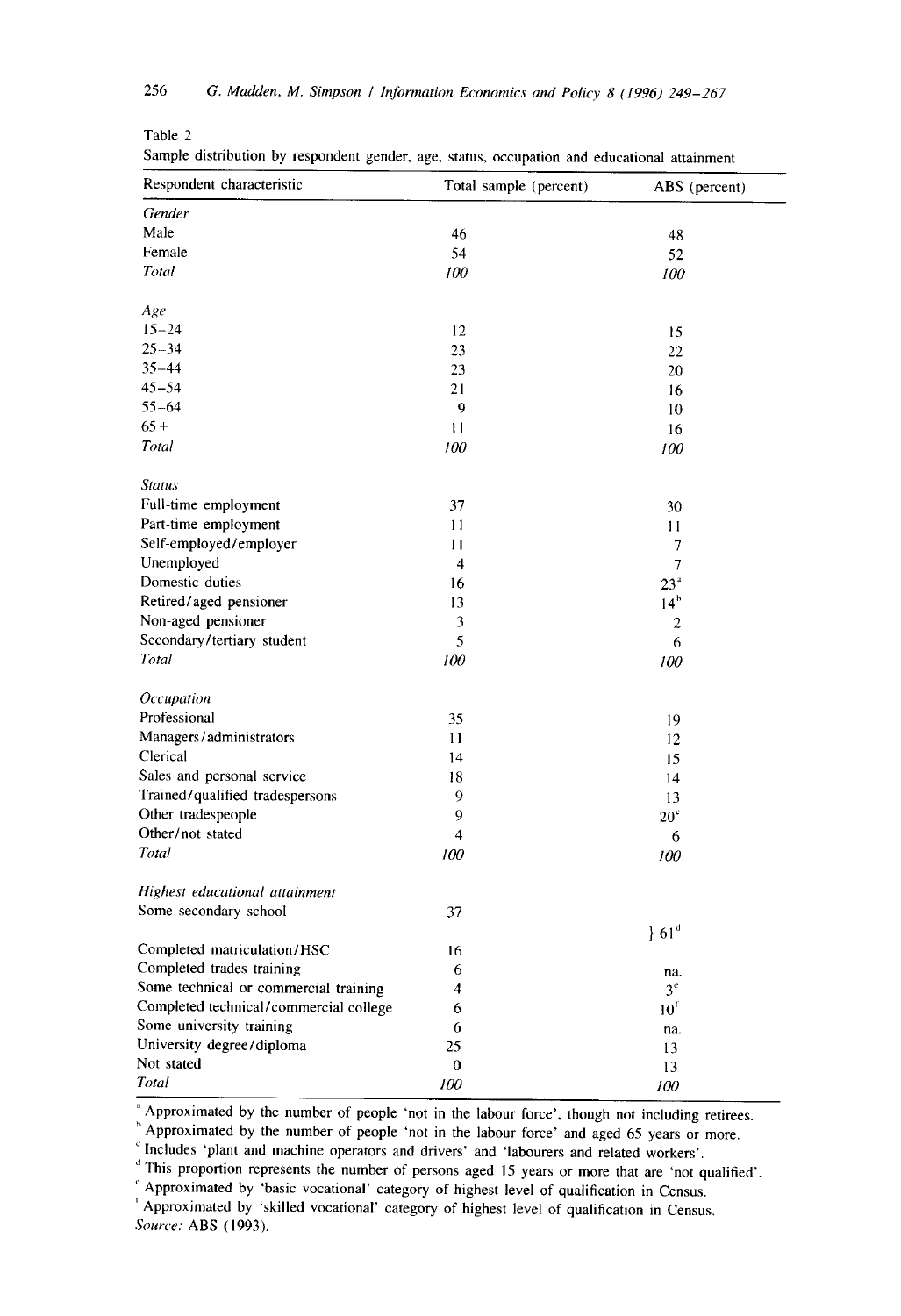| $3003$ CHPHOR INCREST $0$ $\gamma$ HOUSCHORD INCOME |         |  |  |
|-----------------------------------------------------|---------|--|--|
| Household income                                    | Percent |  |  |
| Total, all households                               | 75.4    |  |  |
| Less than $$10,000$                                 | 74.6    |  |  |
| \$10,000-\$19,999                                   | 746     |  |  |
| \$20,000-\$29,999                                   | 74.1    |  |  |
| \$30,000-\$39,999                                   | 75.0    |  |  |
| \$40,000-\$49,999                                   | 71.3    |  |  |
| \$50,000-\$59,999                                   | 83.3    |  |  |
| \$60,000-\$69,999                                   | 70.8    |  |  |
| \$70,000-\$79,999                                   | 83.0    |  |  |
| \$80,000 or more                                    | 77.5    |  |  |

Table 3 Subscription interest by household income

## *3.2. Household size and composition*

Table 4 shows that household interest in broadband service subscription is greater for households with three, four or five members. Interest is relatively low for one or two member households. This segment of the population contains a large proportion of elderly respondents.<sup>7</sup>

High levels of interest occurs in households with young through middle-aged occupants, particularly those with young dependents. Households comprised of older occupants without dependents show substantially less interest in service subscription.

## *3.3. Household type, location and ethnicity*

Table 5 shows that interest appears higher in larger metropolitan centres, such as Sydney and Melbourne (80 percent of households) than those in provincial centres  $(72 \text{ percent})^8$ . There is also considerable service interest shown by respondents of Southern European and Asian origin.

7 Approximately 25 percent of one member households have respondents aged in excess of 55 years while 20 percent of two member households have respondents in this age group. Respondents aged over 55 years are less likely to reside in large households, and comprise only 13 percent of three member households, and less than five percent of households with more than three members. BTCE (1994) suggests that usage of services is positively associated with households of three or more individuals. Perl (1983) also suggests that household size has positive effects on the probability of access to the telephone network in the US. In contrast, Ironmonger and Lloyd-Smith (1992) identify a trend of greater subscription interest from smaller households.

Analysing Canadian data, Bodnar et al. (1988) find that the probability of having a telephone is higher in urban than in rural areas and increases monotonically with urban size.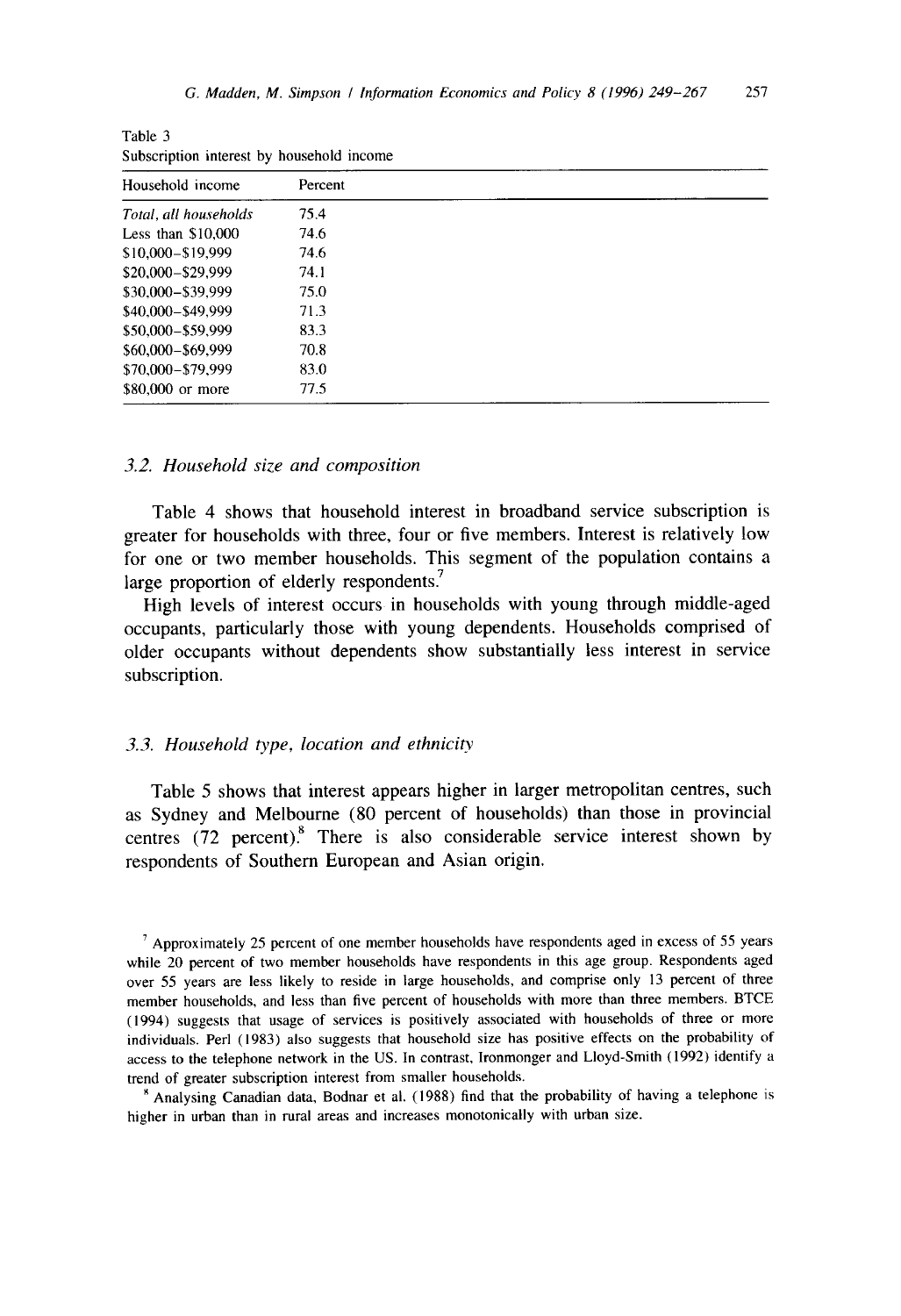| Quoscription micrest by household size and composition               |         |  |  |
|----------------------------------------------------------------------|---------|--|--|
| Household size and composition                                       | Percent |  |  |
| Total, all households                                                | 75.4    |  |  |
| Household size (number of household members)                         |         |  |  |
| 1                                                                    | 58.2    |  |  |
| $\overline{2}$                                                       | 65.6    |  |  |
| 3                                                                    | 85.4    |  |  |
| 4                                                                    | 85.7    |  |  |
| 5                                                                    | 87.6    |  |  |
| 6 or more                                                            | 68.6    |  |  |
| Household composition                                                |         |  |  |
| No dependents and household head aged less than 25 years             | 90.5    |  |  |
| No dependents and household head aged 25–44 years                    | 87.5    |  |  |
| No dependents and household head aged 45–64 years                    | 61.5    |  |  |
| No dependents and household head aged 65 years or over               | 29.9    |  |  |
| Single or couple with at least one dependent aged less than 15 years | 86.8    |  |  |
| Single or couple with at least one dependent aged $15-25$ years      | 80.5    |  |  |

Table 4 Subscription interest by household size and composition

## *3.4. Technical literacy*

Technologies listed in Table 6 are roughly classified by the consumer market first release date. No clear pattern in technology ownership and service interest is apparent, although there is some interest from households that own, rent or use recent household technologies such as home banking services, facsimile machines and modems.<sup>9</sup>

Table 5

Subscription interest by household location and ethnicity

| Household category                          | Percent |  |
|---------------------------------------------|---------|--|
| Total, all households                       | 75.4    |  |
| Rental property                             | 80.2    |  |
| Located in Sydney or Melbourne              | 78.0    |  |
| Located in a provincial centre <sup>a</sup> | 72.5    |  |
| South European ethnicity <sup>b</sup>       | 88.9    |  |
| Asian ethnicity <sup>c</sup>                | 85.7    |  |

<sup>a</sup> For the purposes of this study, provincial centres are defined as those with a population of less than 100,000 persons.

<sup>h</sup> Respondent born in Italy, Malta, Greece, Cyprus or Yugoslavia.

Respondent born in China, Japan, India, or South East Asia.

<sup>9</sup> The proportions of households in the present survey that own or rent various technologies correspond closely with the results of the latest Keig Report on New Media and Technology.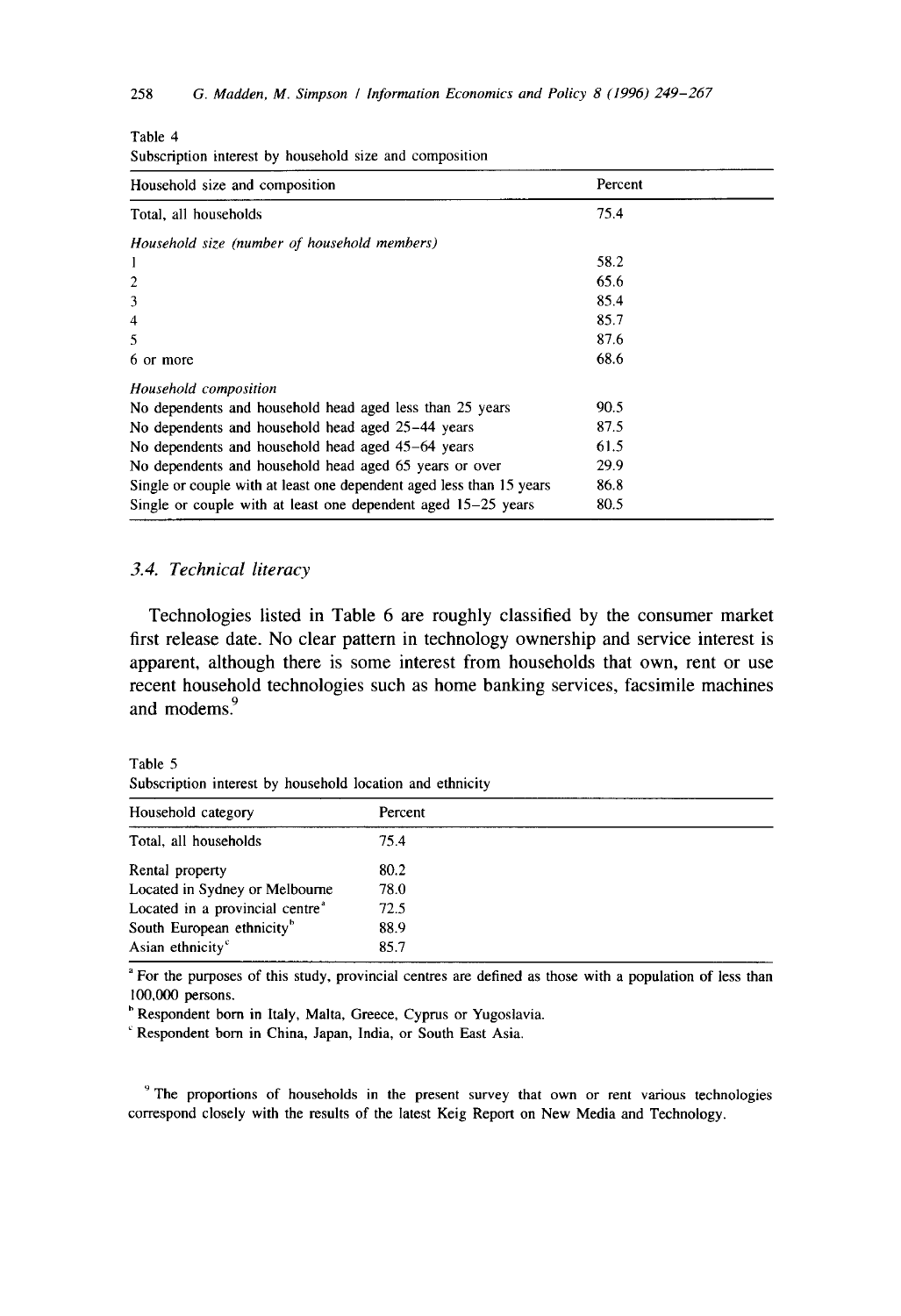| $\alpha$                           |         |  |  |
|------------------------------------|---------|--|--|
| Technology owned/rented            | Percent |  |  |
| Total, all households              | 75.4    |  |  |
| More recent household technologies |         |  |  |
| Personal computer                  | 73.8    |  |  |
| Modem                              | 76.7    |  |  |
| CD-ROM/Multimedia centre           | 74.8    |  |  |
| Video game machine                 | 72.6    |  |  |
| Facsimile                          | 78.6    |  |  |
| Mobile phone                       | 71.0    |  |  |
| Home banking service               | 79.7    |  |  |
| Less recent household technologies |         |  |  |
| CD player                          | 76.0    |  |  |
| Video-cassette recorder            | 75.4    |  |  |
| Automatic teller machine card      | 75.8    |  |  |
| TV with teletext                   | 64.2    |  |  |

Table 6 Subscription interest by technology ownership and use

## *3.5. Age, gender, employment status and occupation*

Household interest appears stronger for younger respondents, and declines monotonically with respondent age. Table 7 shows that while more than 90 percent of respondents aged 15 through 34 indicate an interest in the services, only

| Respondent characteristics | Percent |  |
|----------------------------|---------|--|
| Total, all respondents     | 75.4    |  |
| Age                        |         |  |
| Less than 25 years         | 90.4    |  |
| $25-34$ years              | 90.5    |  |
| $35-44$ years              | 82.5    |  |
| $45-54$ years              | 78.9    |  |
| $55-64$ years              | 56.0    |  |
| 65 years or more           | 32.0    |  |
| Gender                     |         |  |
| Male                       | 78.8    |  |
| Female                     | 72.5    |  |
| Employment status          |         |  |
| Full-time employee         | 85.8    |  |
| Part-time employee         | 77.9    |  |
| Self employed              | 88.8    |  |
| Student                    | 95.6    |  |
| Domestic duties            | 70.0    |  |
| Unemployed                 | 76.2    |  |

Table 7 Subscription interest by respondent characteristics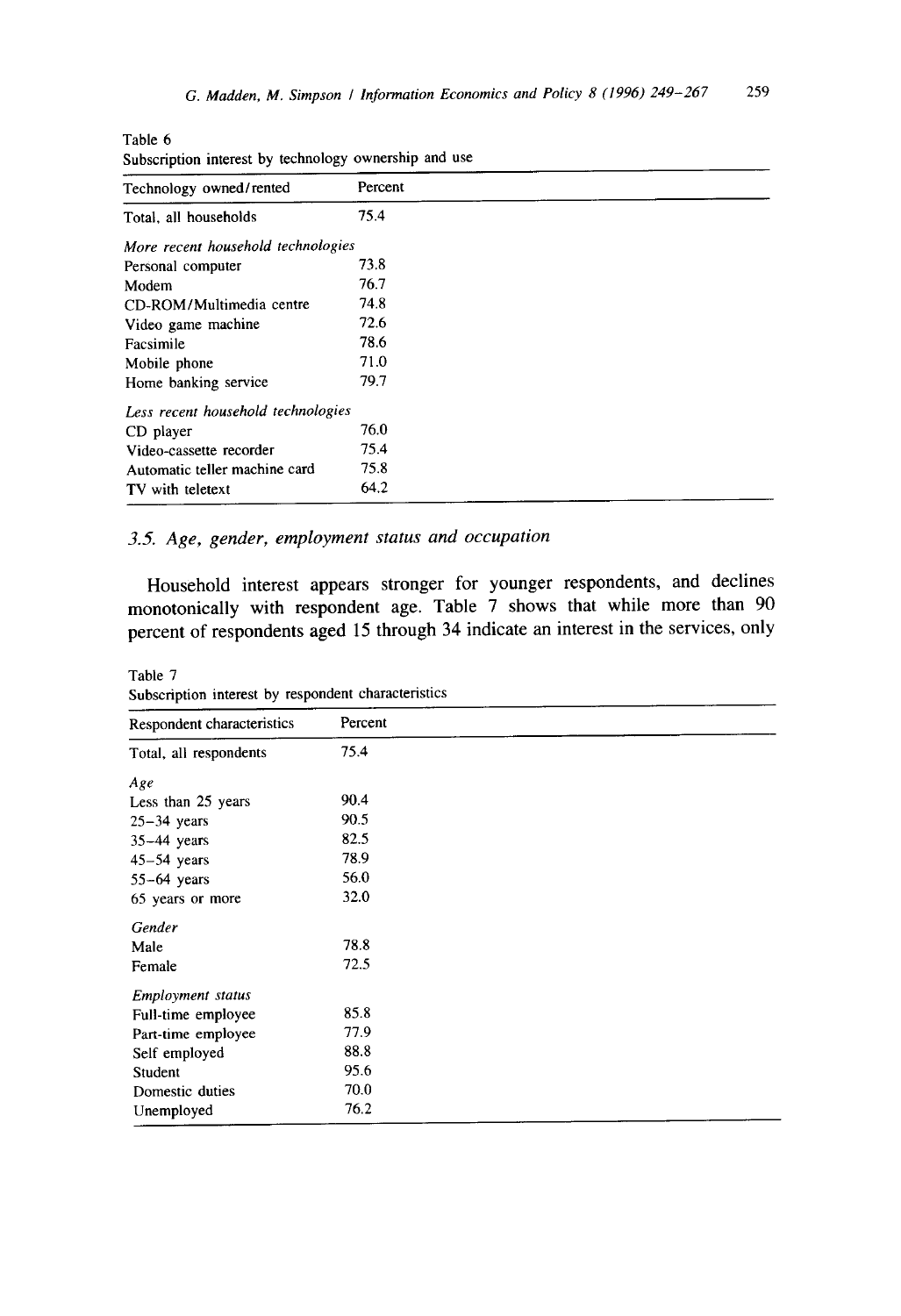27 percent of respondents aged 65 years and over would consider subscription.<sup>10</sup>

Network subscription interest is higher for males than females. Employment status also appears to be associated with interest. Students exhibit the greatest interest in broadband network subscription. Respondents undertaking domestic duties seems less interested.

## *3.6. Measures of social disadvantage*

NISC (1995) identify disadvantaged groups that should have equal access to networked services as including rural, remote and ethnic communities, the elderly, those on low incomes, women, unemployed, and the disabled.

Rural and remote communities comprise between 15 and 33 percent of the Australian population.<sup> $11$ </sup> NISC suggests that barriers to the delivery of networked services to these communities include lack of choice of delivery systems, lack of untimed access to essential services, data transmission limitations, and affordability factors.<sup>12</sup> Individuals with non-English speaking backgrounds comprise over 20 percent of the population. Difficulty in communicating because of language barriers act to isolate them from broader society. Approximately 25 percent of the population are aged over 50 years, and 11 percent are aged in excess of 65 years. Both proportions are increasing. The elderly often find interface technologies complex and this acts as a barrier to service adoption. The accepted definition of low income households are those whose income is significantly below the average given the particular needs of their families. The Australian Council of Social Services estimates that approximately one third of Australian households can be characterised as low income. NISC suggests that women face a number of barriers to access of new services. These include affordability, lack of familiarity with new technologies and labour market status. Unemployment can hinder communication service use by limiting access to computers and so on, commonly available in work situations. The level of service interest for each of the groups is presented in Table 8.

<sup>10</sup> BTCE (1994) proposes that older people may have more purchasing experience whereas younger people may be more adaptable or open to learning about new services. Analysis of ABS consumption expenditure data (ABS, 1987) shows that younger age groups spend more on electronic forms of recreation such as home computer equipment, television and audio equipment than older age groups. In contrast, Perl (1983), Taylor and Kridel (1990) and Bodnar et al. (1988) all indicate a positive relationship between age and probability of access to telephones in the US and Canada. However, there are substantial differences between a basic telephony service and proposed broadband communications such as video telephony and video conferencing considered here.

<sup>11</sup> Depending on whether non-capital city populations are included or excluded.

<sup>12</sup> These barriers already exist in the delivery of telephone services and will carry over into the delivery of new services. Moreover, even if services are accessible, the absence of some basic and many more advanced telecommunications services in the past may act as a barrier to the adoption of new networked services, with the technical literacy hurdle comparatively higher than for most metropolitan-located households.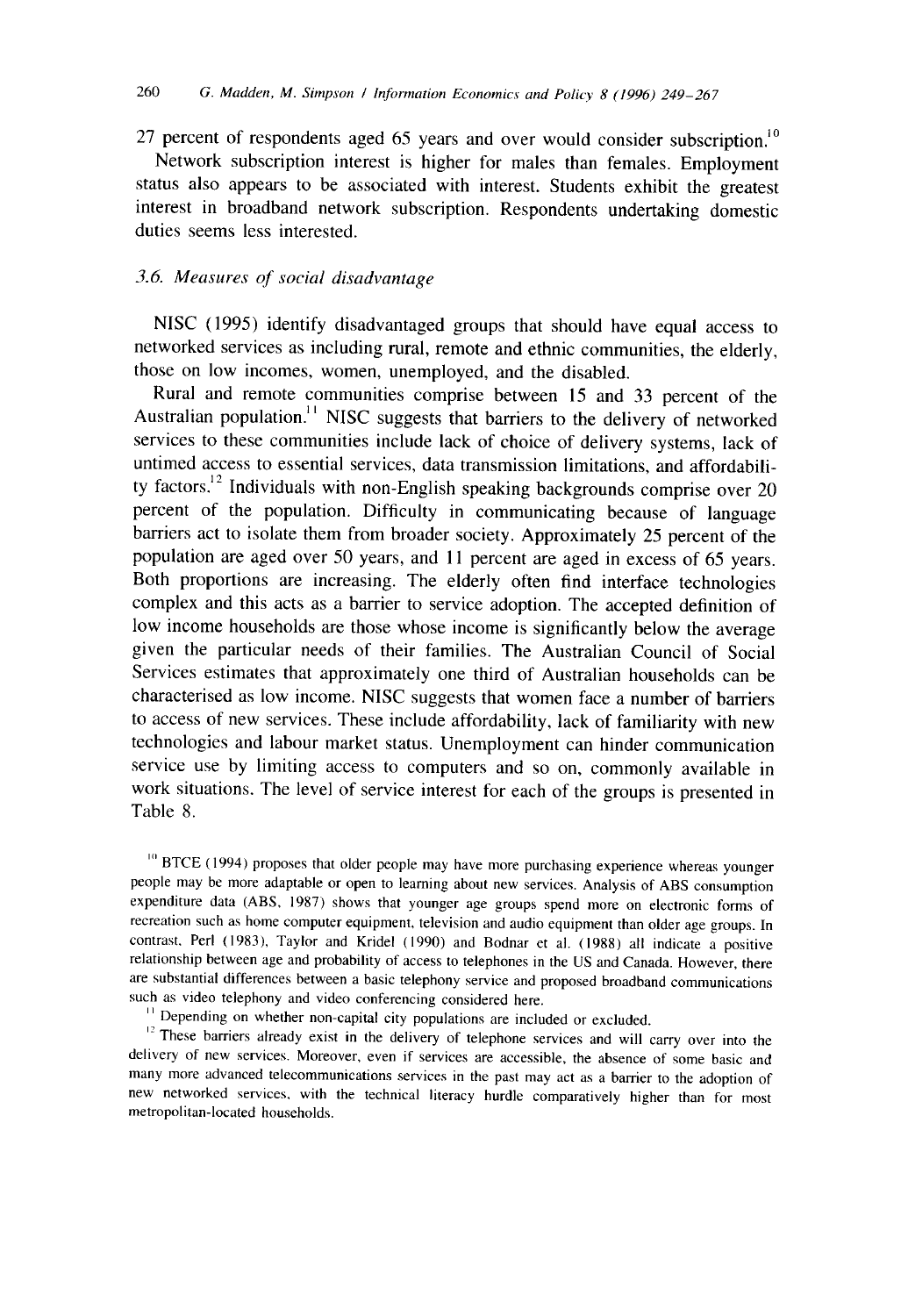| Percent |  |  |  |
|---------|--|--|--|
| 75.4    |  |  |  |
| 72.5    |  |  |  |
|         |  |  |  |
| 88.9    |  |  |  |
| 85.7    |  |  |  |
| 32.0    |  |  |  |
| 73.5    |  |  |  |
| 72.5    |  |  |  |
| 76.2    |  |  |  |
| 68.6    |  |  |  |
|         |  |  |  |

| Table 8 |  |                                               |  |
|---------|--|-----------------------------------------------|--|
|         |  | Subscription interest by disadvantaged groups |  |

" The sampling frame encompassed all state capital cities and Canberra and provincial centres in New South Wales, Victoria and Western Australia.

<sup>h</sup> Proxied in the survey by non-aged pensioners.

These data suggest that households where the head is born in Southern Europe or Asia have substantial interest in service access. The converse is true of elderly respondents and, to a lesser extent, the disabled, females and non-metropolitan households.

## *3. 7. Variables generated*

Variables developed here are based on the notions of social disadvantage considered above and previous studies of network access (in particular Infosino, 1980; Brandon, 1981; Perl, 1983; Bodnar et al., 1988; Taylor and Kridel, 1990). The list of variables developed for inclusion in the econometric model are listed below in Table 9.

## **4. Econometric specification**

This study focuses on household demographic characteristics and how they affect stated network subscription interest. A binary probit model is used to relate the probability of interest in broadband service subscription to household sociodemographic variables. A dichotomous  $(0, 1)$  variable is used to classify households as interested *(INTEREST = 1)* or not interested *(INTEREST = 0)* in service subscription. The model is of the form

$$
P_i = F(\beta_1 + \beta_2 x_{i2} + \dots + \beta_k x_{ik}) = F(x_i' \beta)
$$
 (1)

where  $P_i$  = the probability that household *i* is interested in network subscription,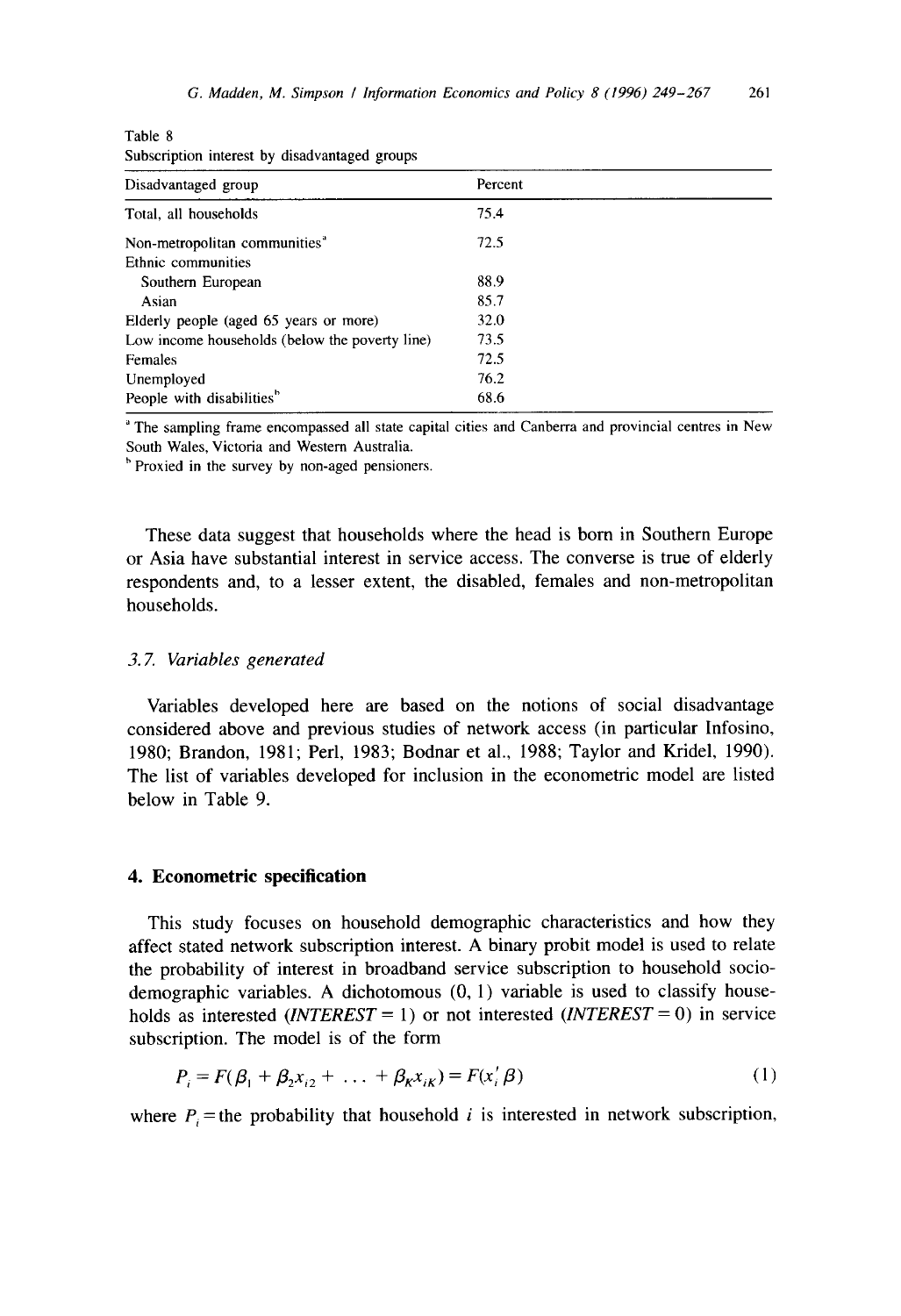| Table 9             |  |
|---------------------|--|
| Generated variables |  |

| Variable               | Description                                                                                                                                                 |
|------------------------|-------------------------------------------------------------------------------------------------------------------------------------------------------------|
| NISC variables         |                                                                                                                                                             |
| ASIA                   | $=$ 1, if at least one household member cites their country of origin as China, Japan, Vietnam, India or other Asian country; $=$ 0, otherwise              |
| <b>EUROPE</b>          | $=$ 1, if at least one household member cites their country of origin as Italy, Malta, Greece, Cyprus or Yugoslavia; $=$ 0, otherwise                       |
| <b>FEMHEAD</b>         | $= 1$ , if the household head is female <sup>3</sup> ; $= 0$ , otherwise                                                                                    |
| <i>HH5565</i>          | $=$ 1, if the respondent is aged 55 through 64 years; $=$ 0, otherwise                                                                                      |
| <b>HHMORE65</b>        | $= 1$ , if the respondent is aged 65 years or over; $= 0$ , otherwise                                                                                       |
| <b>NAPENS</b>          | $= 1$ , if the respondent is a non-aged pensioner; $= 0$ , otherwise                                                                                        |
| <b>POVLINE</b>         | $=$ 1, if income per household member is below the poverty line <sup>b</sup> ; $=$ 0, otherwise                                                             |
| <i><b>UNEMPLOY</b></i> | $= 1$ , if the respondent is unemployed; $= 0$ , otherwise                                                                                                  |
| Other variables        |                                                                                                                                                             |
| <b>HHSIZE</b>          | Number of household members                                                                                                                                 |
| HHLESS <sub>25</sub>   | $= 1$ , if the respondent is aged less than 25 years; $= 0$ , otherwise                                                                                     |
| HH 2534                | $= 1$ , if the respondent is aged 25 through 34 years; $= 0$ , otherwise                                                                                    |
| <b>HH3545</b>          | $=$ 1, if the respondent is aged 35 through 44 years; $=$ 0, otherwise                                                                                      |
| KIDS                   | Number of children under 15 years                                                                                                                           |
| <b>LOWEDUC</b>         | $=$ 1, if the respondent has only primary or some secondary education; $=$ 0, otherwise                                                                     |
| <b>PTEMP</b>           | $= 1$ , if the respondent is part-time employed; $= 0$ , otherwise                                                                                          |
| <b>RENT</b>            | $= 1$ , if household is renting accommodation; $= 0$ , otherwise                                                                                            |
| <b>SEMPHH</b>          | $=$ 1, if at least one household member is self-employed; $=$ 0, otherwise                                                                                  |
| <b>TECHLIT</b>         | $=$ 1, if the respondent uses a computer at work, school or TAFE, and household owns or rents a computer, a multimedia device and a modem; $=$ 0, otherwise |
| <b>WCOLLAR</b>         | $=$ 1, if at least one household member is either a student or employed in professional, management, teaching or technical occupations; $=$ 0 otherwise     |

The survey defines the household head as the person in the household responsible for most of the larger purchase decisions.

 h The poverty variable is derived from the March quarter 1995 estimates of poverty lines in Australia. These estimates for different family types are translated to gross annual earnings and compared with the household income information from the present survey. Where household income from all sources and before taxation is lower than the corresponding poverty level for that household type, the poverty variable takes the value of one.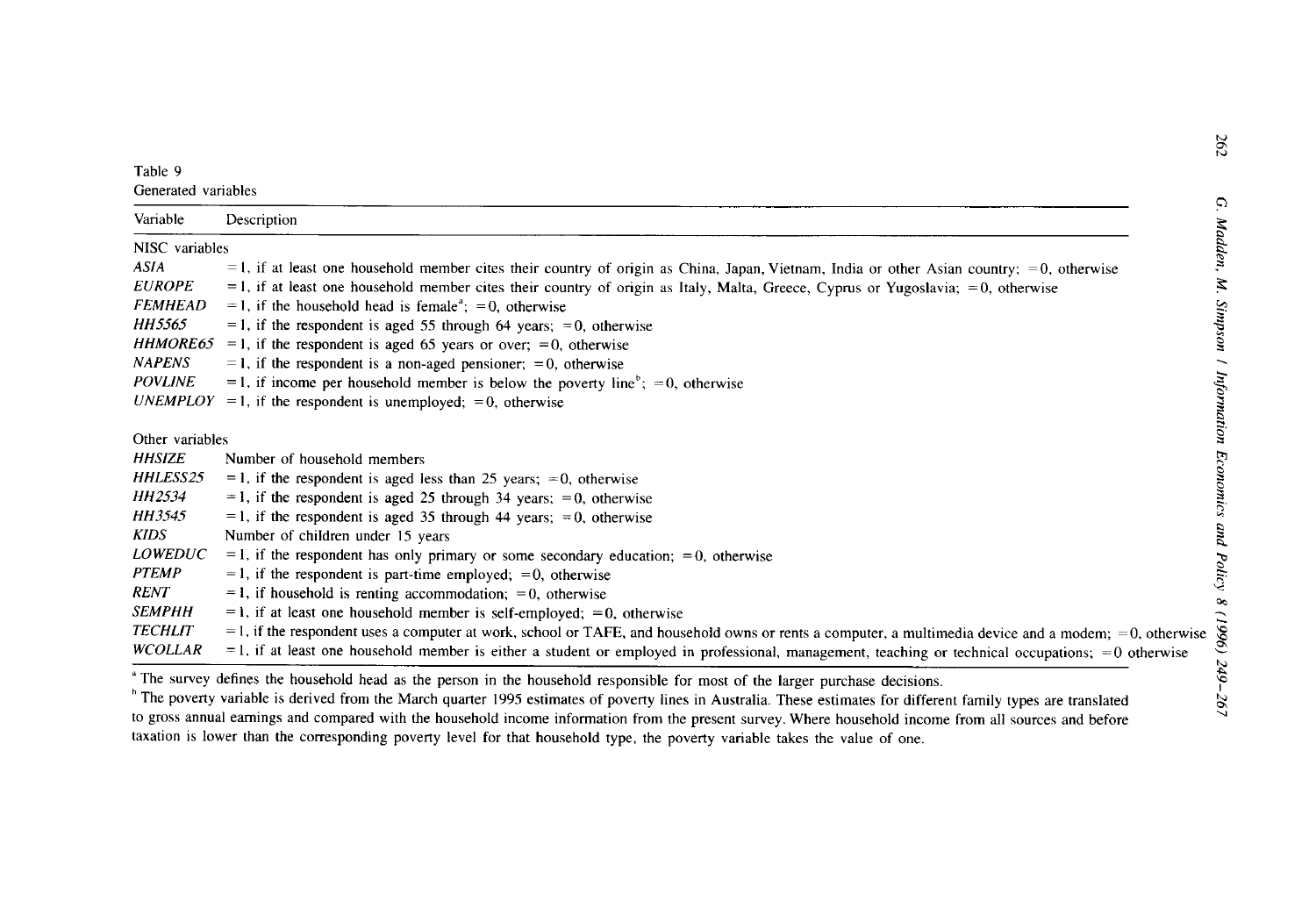$x_k$  = observed household sociodemographic characteristics,  $\beta_k$  = parameters on household characteristics,  $F(.)$  = the cumulative distribution function.

In the probability model above the parameters  $\beta_k$  relate to the changes in the explanatory variables  $x_k$  to changes in the probability of interest in service subscription. While the signs on parameters indicates the direction of the relationship between the explanatory variable and the probability of interest in service subscription, the parameter value is not directly interpretable as the effect of a change in an explanatory variable on the mean, or expected value, of the dependent variable. The results reported here are transformed so that they can be interpreted in this manner.

### *4.1. Results*

Results of the estimated probit regression are shown in Table 10. The model appears to fit well. Homoskedasticity of the error process is supported by a likelihood ratio test  $(\chi^2_{\text{calc}}=17.5)^{13}$  Another likelihood ratio test rejects the hypothesis that the set of coefficients are not significantly different from zero at the one percent level  $(\chi^2_{\text{calc}}=233)$ .<sup>14</sup> The goodness of fit measure, proposed by McElvey and Zavoina (1975) provides an  $R^2$  statistic of 0.497. The model correctly predicts 80.9 percent (735 of 909) of the sample observations. A naive model, which always predicts that interest in subscription is zero, predicts 24.5 percent (223 of 909) of the observations correctly.

The marginal effects associated with the parameter estimates are displayed above in Table 10.16 The estimates measure the partial impact of the corresponding variable on the likelihood of household interest in network subscription, all other factors constant. The asymptotic *t*-statistics indicate whether a particular parameter estimate is statistically different from zero, that is, the variable has no impact on *INTEREST.* 

The parameter estimates indicate that subscription interest is lower when the household head is aged over 55 years and greater when the head is younger (less than 35 years). Less interest is reported when the head is a female or employed on

<sup>13</sup> The likelihood ratio test of the hypothesis of homoscedasticity is based on

$$
\lambda = n \ln s^2 - \sum_{g} n_g \ln s_g^2,
$$

where  $n = \sum_{n} n_{\alpha}$ ,  $s^2$  is the pooled least squares residual variance.

<sup>14</sup> The likelihood ratio statistic is defined as

 $\lambda = \log |(\hat{\sigma}^2 \hat{\Omega})_c| - \log |\hat{\sigma}^2 \hat{\Omega}|$ 

and the degrees of freedom for the chi-squared test is the number of parametric restrictions imposed. <sup>15</sup> The formula suggested by Zavoina and McElvey is:

 $E[y^*|y] = yf = \beta'x + \lambda$ ,

 $R^2 = N^*[var(yf)/(1 + var(yf))]$ 

where  $\lambda$  is the inverse Mill's ratio. This measure does not correspond to any  $R^2$  measure in the linear regression model.

<sup>6</sup> The coefficients associated with the parameter estimates are displayed in the appendix.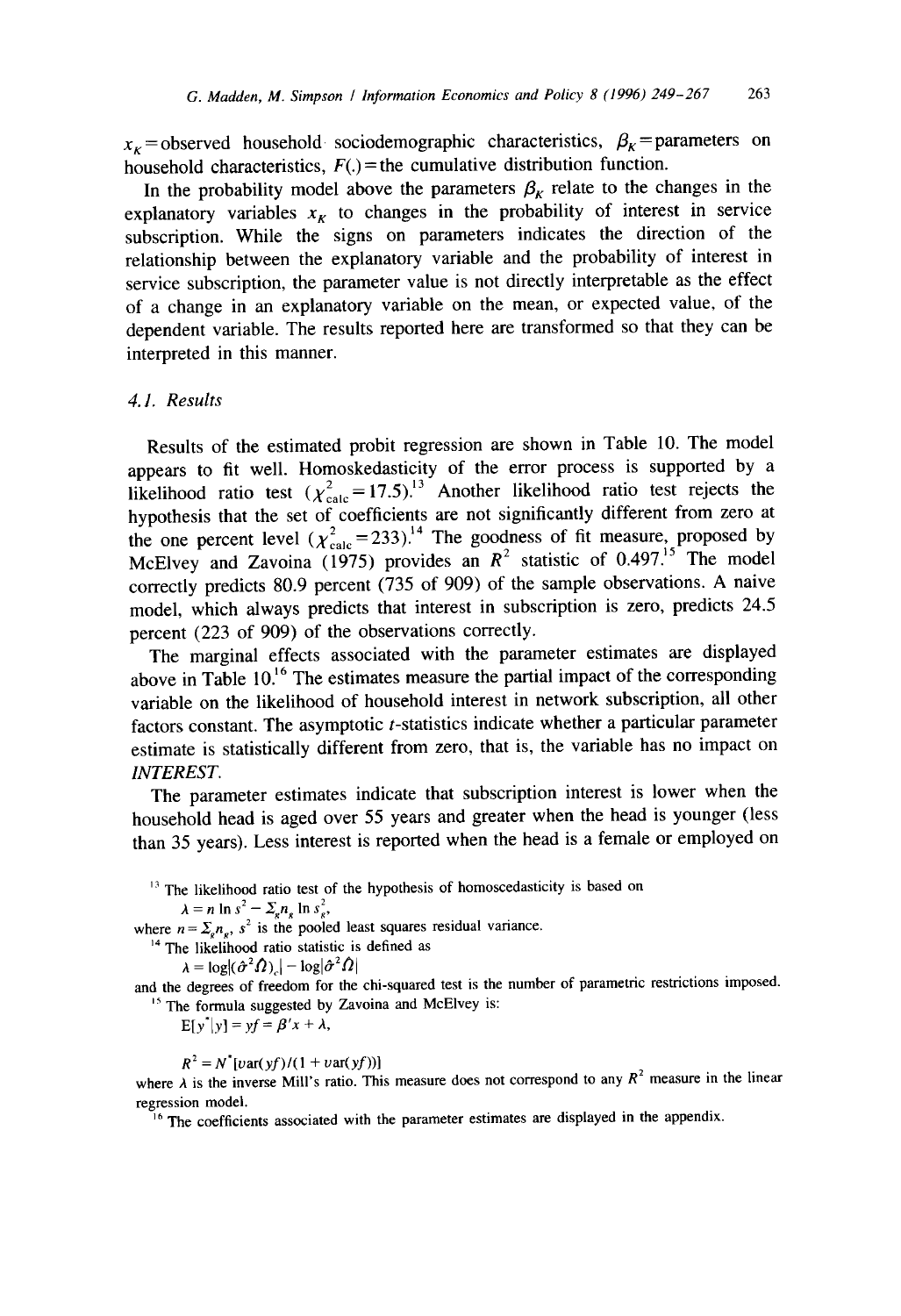| 264 | G. Madden, M. Simpson / Information Economics and Policy 8 (1996) 249-267 |  |  |  |  |  |
|-----|---------------------------------------------------------------------------|--|--|--|--|--|
|-----|---------------------------------------------------------------------------|--|--|--|--|--|

| Table 10                  |  |
|---------------------------|--|
| <b>Estimation</b> results |  |

| Variable        |                                                           |            | Partial effect | Asymptotic t-statistic |
|-----------------|-----------------------------------------------------------|------------|----------------|------------------------|
| Constant        |                                                           |            | 0.240          | 4.51                   |
| NISC variables  |                                                           |            |                |                        |
| <b>ASIA</b>     |                                                           |            | 0.206          | 1.90                   |
| <b>EUROPE</b>   |                                                           |            | 0.270          | 2.29                   |
| <b>FEMHEAD</b>  |                                                           |            | $-0.081$       | $-1.92$                |
| HH5565          |                                                           |            | $-0.106$       | $-2.04$                |
| HHMORE65        |                                                           |            | $-0.295$       | $-5.37$                |
| <b>NAPENS</b>   |                                                           |            | $-0.033$       | $-0.77$                |
| <b>UNEMPLOY</b> |                                                           |            | $-0.049$       | $-0.69$                |
| Other variables |                                                           |            |                |                        |
| <b>HHSIZE</b>   |                                                           |            | $-0.008$       | $-0.60$                |
| HHLESS25        |                                                           |            | 0.153          | 2.48                   |
| HH2535          |                                                           |            | 0.115          | 2.22                   |
| HH3545          |                                                           |            | 0.005          | 0.12                   |
| <b>KIDS</b>     |                                                           |            | 0.061          | 2.95                   |
| <b>LOWEDUC</b>  |                                                           |            | $-0.121$       | $-3.96$                |
| <b>POVLINE</b>  |                                                           |            | $-0.006$       | $-0.15$                |
| <b>PTEMP</b>    |                                                           |            | $-0.109$       | $-2.35$                |
| <b>RENT</b>     |                                                           |            | $-0.025$       | $-0.70$                |
| <b>SEMPHH</b>   |                                                           |            | 0.078          | 1.72                   |
| <b>TECHLIT</b>  |                                                           |            | 0.004          | 0.07                   |
| <b>WCOLLAR</b>  |                                                           |            | 0.090          | 2.49                   |
|                 | Frequencies of actual and predicted outcomes<br>Predicted |            |                |                        |
| Actual          |                                                           | 0          | 1              |                        |
|                 | $\bf{0}$                                                  | 104        | 119            | Total                  |
|                 | 1                                                         | 55         | 631            | 223                    |
|                 | Total                                                     | 159        | 750            | 686<br>909             |
|                 |                                                           |            |                |                        |
|                 | Log-likelihood                                            | $-391.813$ |                |                        |
|                 | $R^2$                                                     | 0.497      |                |                        |

**a part-time basis. When the household head has a relatively low level of education interest is significantly reduced. Subscription interest is greater for households in which the household head is from Asia or Southern Europe. Those households where at least one occupant is employed in a white collar occupation are more likely to be interested in subscription. Households with self-employed occupants show significant interest in subscription. Finally, household interest increases with the number of children under the age of 15 years.** 

**The chi-square statistic is applied for to test the joint hypothesis that set of NISC variables have no impact on the probability that the households will be more**  or less interested in network subscription. The reported statistic  $(\chi^2_{\text{calc}}=42.9)$ **clearly rejects the null hypothesis at the one percent level. Finally, parameters are**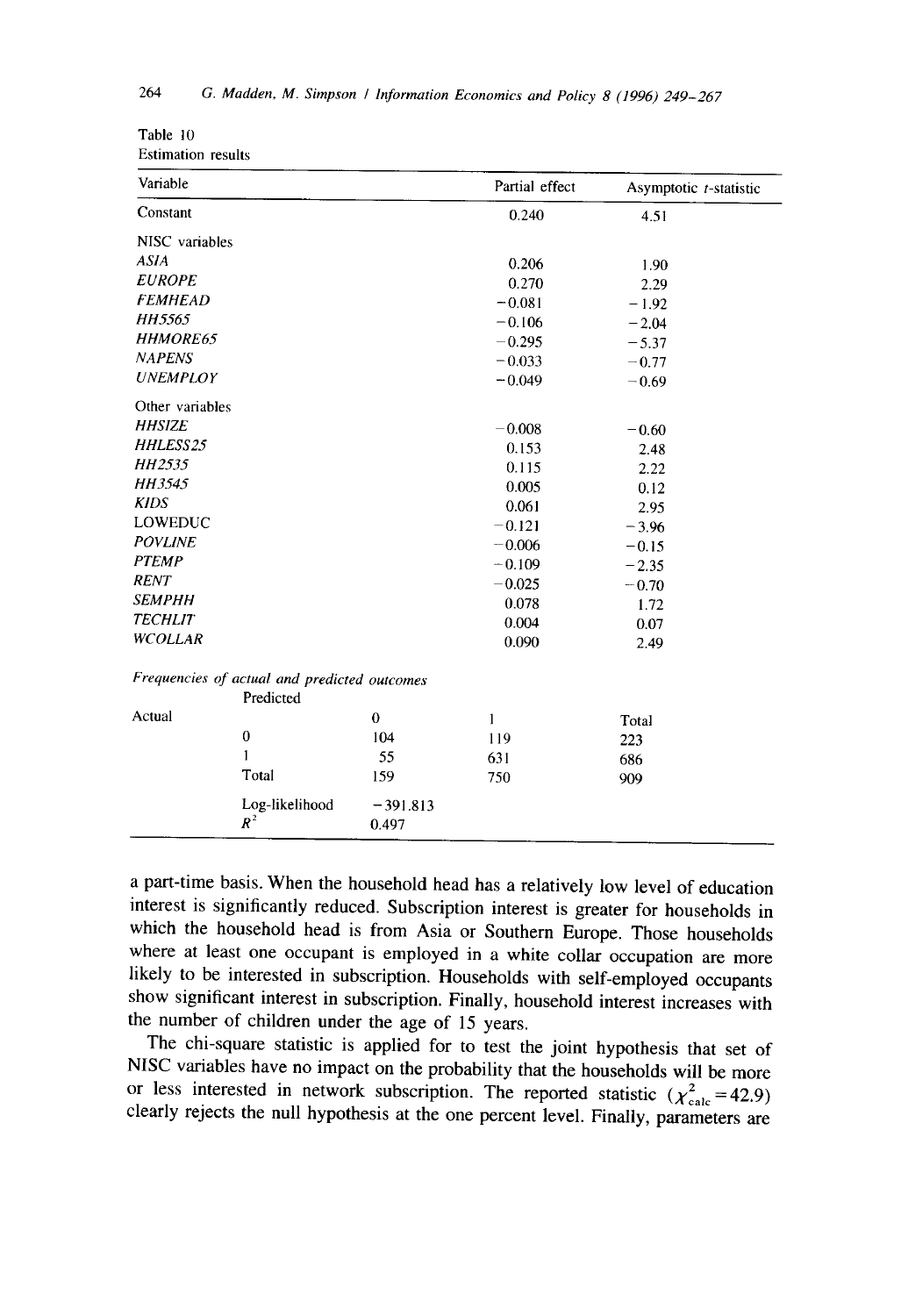|                       | Level of service interest |           |                        |  |
|-----------------------|---------------------------|-----------|------------------------|--|
|                       | Observed                  | Predicted | Deviation <sup>a</sup> |  |
| Total, all households | 75.4                      | 75.5      | $-0.1$                 |  |
| Age of household head |                           |           |                        |  |
| less than 25 years    | 90.4                      | 90.7      | $-0.3$                 |  |
| $25-34$ years         | 90.5                      | 90.4      | 0.1                    |  |
| $35-44$ years         | 82.5                      | 82.8      | $-0.3$                 |  |
| $55-64$ years         | 56.0                      | 56.7      | $-0.7$                 |  |
| 65 years and over     | 32.0                      | 32.4      | $-0.4$                 |  |
| NISC variables        |                           |           |                        |  |
| ASIA                  | 85.7                      | 89.3      | $-3.6$                 |  |
| <b>EUROPE</b>         | 88.9                      | 90.8      | $-1.9$                 |  |
| <b>FEMHEAD</b>        | 70.0                      | 69.2      | 0.8                    |  |
| <b>NAPENS</b>         | 68.6                      | 66.9      | 1.7                    |  |
| <b>POVLINE</b>        | 77.7                      | 77.6      | 0.1                    |  |
| <b>UNEMPLOY</b>       | 76.2                      | 79.0      | $-2.8$                 |  |

**Table** 11 **Predictions by age of household head and NISC category** 

Deviation = Observed - **Predicted.** 

**estimated for both metropolitan and provincial subsamples. A likelihood ratio test indicates that the coefficients are not significantly different at the one percent level. This result is not surprising. A test that would be more interesting from a policy perspective involves the comparison of the estimated coefficients from this study with those derived from a survey of rural and remote areas.** 

## **5. Model predictions**

**The predictive ability of the model is examined above by comparing the actual and predicted levels of subscription interest segments of the population. Table 11 shows that these deviations are usually small in absolute value terms.** 

## **6. Conclusions**

**The model fitted here describes network subscription interest in terms of household sociodemographic characteristics. Results from the probit regression suggest household characteristics are strong predictors of network subscription intentions, which include measures of social disadvantage identified by NISC (1995). This outcome implies that if unchecked a class of information poor could develop leading to a further bifurcation of Australian society. Standard approaches**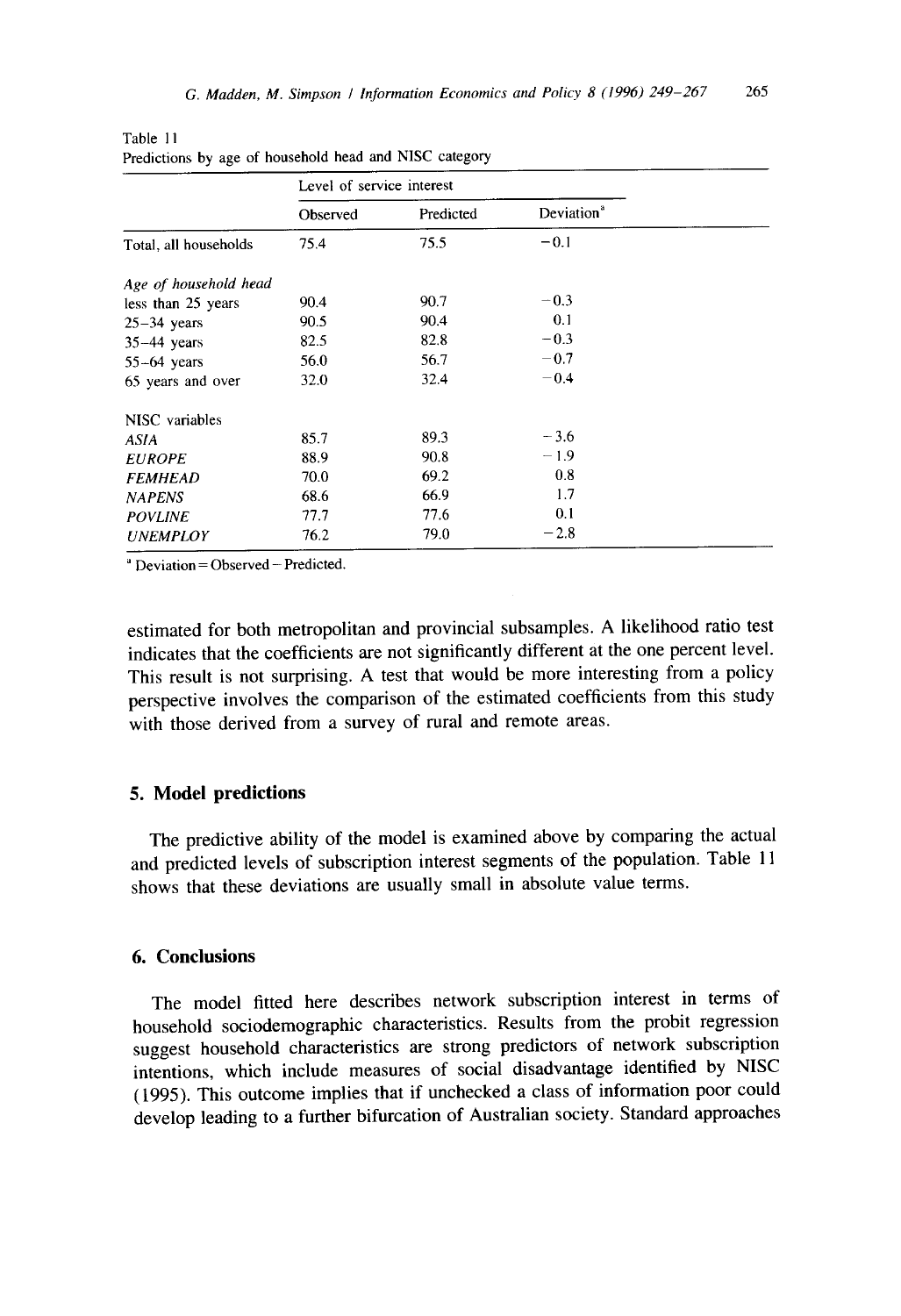to address problems of access-disadvantage through the direct subsidisation or implicit cross-subsidisation are unlikely to be successful without ancillary measures, such as targeted education programs.

Several directions for further research are apparent. Household groups that have not been identified by the surveys undertaken here include the rural and remote populations of Australia. Second, now that certain groups are identified as less likely to subscribe to networked services, second stage case study analysis is required to identify the underlying reasons for this disinterest in subscription. Finally, choice models that provide income and price elasticity estimated for the interested covered population are required.

## **Acknowledgments**

Paper presented at the Annual Conference of the Economics Society of Australia, University of Adelaide, September 1995. We acknowledge Bureau of Transport and Communications Economics and Public Sector Research Unit support that funded the survey. This version of the paper has been revised to account for points raised by Ian Kerr, Don Lamberton and two anonymous referees. Any opinions, findings or conclusions expressed in this paper are those of the authors and do not reflect the view of the Bureau, the Unit or named individuals. Able research assistance by Pat Madden is acknowledged.

## **Appendix 1**

| Variable        | Coefficient | Asymptotic t-statistic<br>4.39 |  |
|-----------------|-------------|--------------------------------|--|
| Constant        | 0.865       |                                |  |
| NISC variables  |             |                                |  |
| <b>ASIA</b>     | 0.743       | 1.89                           |  |
| <b>EUROPE</b>   | 0.975       | 2.28                           |  |
| <b>FEMHEAD</b>  | $-0.292$    | $-1.92$                        |  |
| <i>HH5565</i>   | $-0.382$    | $-2.05$                        |  |
| <b>HHMORE65</b> | $-1.063$    | $-5.53$                        |  |
| <b>NAPENS</b>   | $-0.201$    | $-0.77$                        |  |
| <b>UNEMPLOY</b> | $-0.177$    | $-0.69$                        |  |
| Other variables |             |                                |  |
| <b>HHSIZE</b>   | $-0.030$    | $-0.59$                        |  |
| HHLESS25        | 0.553       | 2.46                           |  |

Table A.1 Estimated probit coefficients